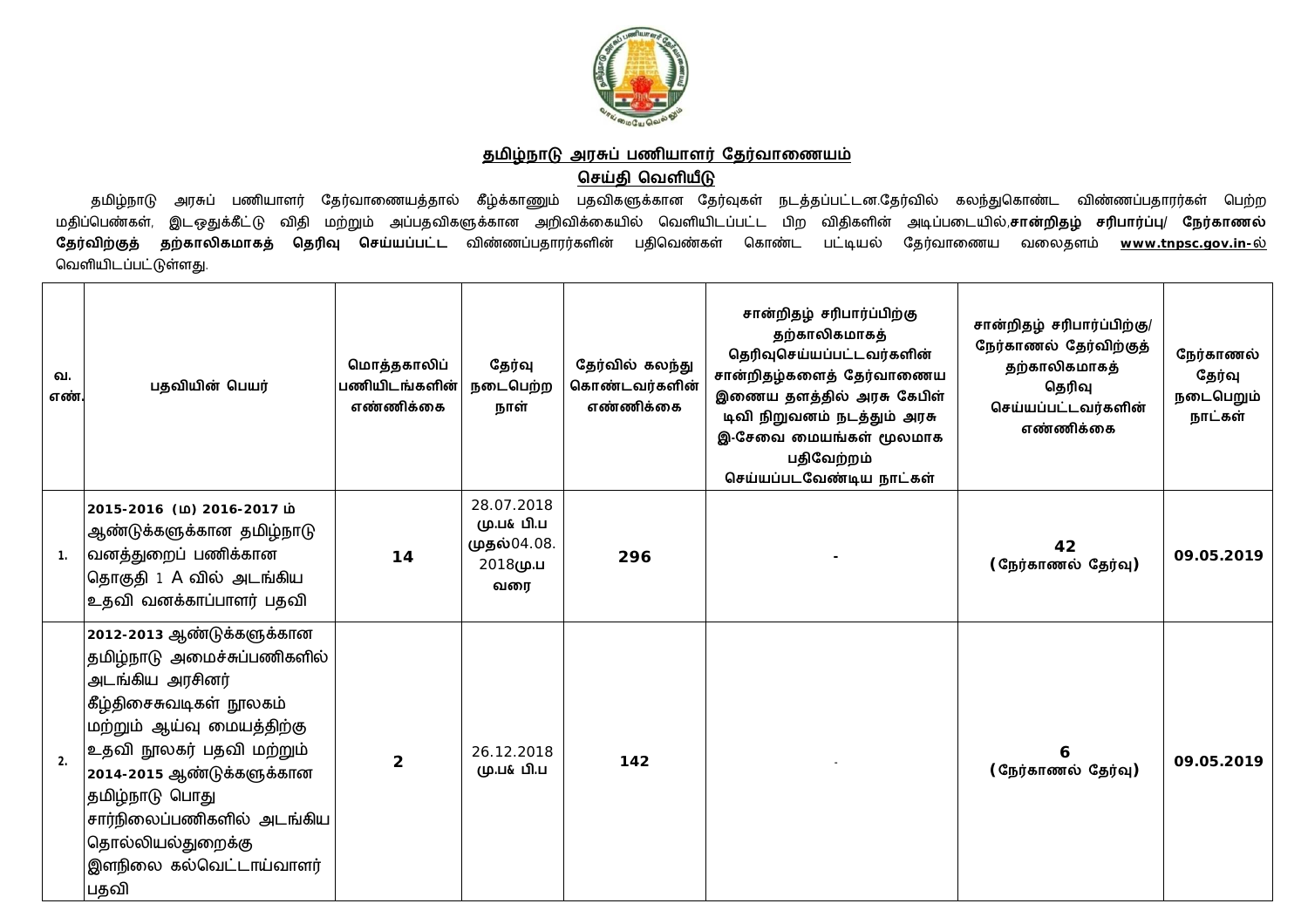| 3. | 2018-2019 ஆண்டுக்களுக்கான<br>தமிழ்நாடு தோட்டக்கலைத்<br>துறை பணிகளில் அடங்கிய<br> உதவி இயக்குநர் மற்றும்<br>கோட்டக்கலை அலுவலர் <br>பதவிகள்                              | 279 | 12.01.2019<br>மு.ப& பி.ப<br>13.01.2019<br>மு.ப | தோட்டக்கலைத்<br>துறை உதவி<br>இயக்குநர்- 497<br>தோட்டக்கலை<br>அலுவலர் - 1550 |                                   | 536<br>(நேர்காணல் தேர்வு)<br>9<br>(நேர்காணல் தேர்விற்கான<br>சான்றிதழ் சரிபார்ப்பு) | <u>தோட்டக்கலைத்</u><br><u>துறை</u><br><u>உதவிஇயக்குநர்</u><br>06.05.2019<br>&<br>07.05.2019<br>(M)<br><u>தோட்டக்கலை</u><br><u>அலுவலர்</u><br>10.05.2019&<br>13.05.2019<br>to<br>16.05.2019 |
|----|------------------------------------------------------------------------------------------------------------------------------------------------------------------------|-----|------------------------------------------------|-----------------------------------------------------------------------------|-----------------------------------|------------------------------------------------------------------------------------|--------------------------------------------------------------------------------------------------------------------------------------------------------------------------------------------|
| 4. | 2017-2018ஆம்<br> ஆண்டுக்களுக்கான தமி <u>ழ்</u> நாடு<br> இந்துசமய அறநிலைத்துறைச்<br>சார்நிலைப்பணிகளில்<br> தொகுதி∨II Bல் அடங்கிய<br>செயல்நிலை அலுவலர்<br>(நிலை   ) பதவி | 55  | 16.02.2019<br>மு.ப                             | 46316                                                                       | 07.05.2019 முதல்<br>14.05.2019வரை | 112<br>(சான்றிதழ் சரிபார்ப்பு)                                                     |                                                                                                                                                                                            |

 **இரா.த}, இ.ஆ.ப.,** தேர்வுக் கட்டுப்பாட்டு அலுவலர்